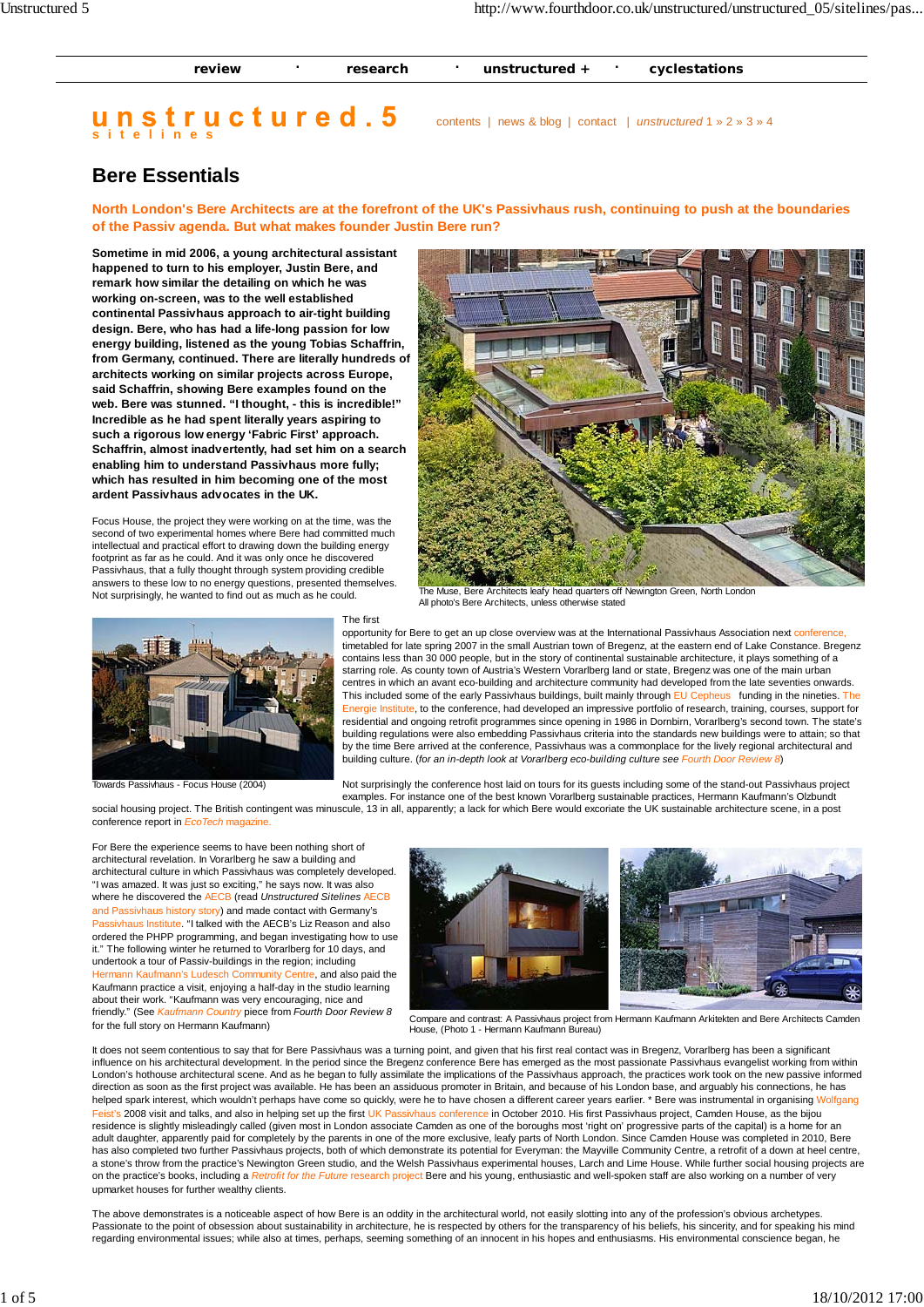

says, early before his teenage years, and appears to have motivated him in studying the subject, although he recoils at the world of star or personality architecture. Yet he's also unlike almost every other architect I've come across within the leftfield sustainable architectural firmament, who, while carrying out public sector work does not push the architectural social dimension, nor that between the environmental and the social. This is quite a contrast to the small number of other pioneering practices which have gravitated towards Passivhaus, and the (mainly north) London, network

of progressive, left leaning, socially minded 'conscience' architects where

Camden House

initially one might place Bere. Unlike SimmondsMills, or for that matter, Architype in the former ligglesworth or Edward Cullinan in the latter, Bere doesn't give the impression of any default umbilical connection between environmental issues and those of the social sphere. The moral energy he brings to his work, seems consumed by the emotional and intellectual weight of the unfolding ecological disaster towards which the world is drifting. It finds expression in a species of certainty, which can be both admirable and at times, simultaneously offputting.



Focus House

During a day discussing his discovery of Passivhaus at the Studio, I also listened as Bere outlined his biographical story, one which I couldn't help thinking provides clues as to where this idiosyncratic quest-like certainty



Bere Architecture team, summer 2008



The Muse from above

came from. This included an account of growing up in Kenya, where his father headed up a proto-Ordinance Survey unit charged with mapping all of East Africa, before Bere senior took on Northern Ireland as the next field of his cartographic focus. When he left the Northern Irish public school where he'd been sent on arriving in Northern Ireland, the younger Bere was awarded an end of school prize; a book token, which he opted to exchange for Robert and Brenda Vale's eighties solar architecture tome, *The Autonomous House B* after, he moved to Britain, passing a three year spell working and a period of what he describes as 'independent study'. Work included jobs on boats, driving vans, restoration and some time in a factory ("so I could learn about trade unions.") After Northern Ireland, he found people in London and on the mainland, "completely and utterly complacent". Eventually he turned to architecture, signing up to Canterbury in the late 80's; but architecture school wasn't quite what he'd expected. "It was just like going back to school." Worse perhaps. Fascinated by underground earth buildings, he developed an underground earth building design for his end of first year project. It was taken apart by a disapproving tutor, whose pronouncement that he never wanted to see Bere design an

underground house again, precipitated departure, After another year of one short term job after another, he attempted, unsuccessfully, to get into the AA and Ted Happold's Bath architecture and engineering school , as he didn't have the funds for the former or the maths for the latter.

By this time his parents were living in a farmhouse in the Quantock Hills, Somerset. Noticing the coldness of the house while visiting, what Bere describes his father's belief that central heating should not be considered, or if it was, only as a "decadent" choice. Researching alternatives, Bere found and ordered a wood-burning boiler. The<br>subsequent winter was spent walking the nearby woods sea during this time - and maybe up to this day - an early dream returned recurrently: to knock down the farm-house and build a new underground house. Deciding to give Canterbury another try, he returned in the new autumn term, this time meeting people with whom he shared common perspectives; including a tutor, David Porter, who focused his mind on architectural and design approaches while addressing buildings and their circulation. This time Bere stayed, even continuing on to do a Masters.

On leaving Canterbury, he got a job with, Martin Richardson, then working in the West Country who, according to Bere, persuaded him to try returning to London and enter a larger practice. Which is what he did, initially at StantonWilliams and then through the early part of the nineties, at Michael Hopkins.

The time at these two London practices presents the beginning of a new chapter in Bere's architectural journey. For the first time he was working within the heart of the British architectural world. It sounds as if he arrived fresh-faced, and within a few days met another young architect, with a parallel passion for sustainability: Bill Dunster. There was a flash of like-minded recognition. Dunster was Hopkins' best card into the new world of sustainability that, as some in the practice already sensed, was on its way. Bere arrived around the turn of the nineties decade; and their shared tenure covered the middle of Dunster's fifteen years – he having joined in the mid eighties. He would eventually leave in 1999, after seeing through project managing the completion of the Jubilee campus (at Nottingham University, probably the best known of Hopkins eco-hued projects; helping Dunster on his way to setting up Zed Factory and BedZED. Bere used to go to supper with Dunster and his wife, Sue, and says he, Bere, introduced and educated the two of them into organic food. "Sue would cook me organic chicken." Architecturally they bonded over Robert and Brenda Vale's solar architecture, "Bill was very into using the sun as much as possible, and topping up the energy needs with biomass. But he didn't have the benefit of my experience in the country in Somerset." They also started and briefly ran a company together, Eco ID selling ecological building materials.

If Dunster's projects were leading towards greater things, the same could not really be said of Bere. He worked on a number of projects in the Hopkins office, but none of them got further than the drawing board. The longer he was there, the deeper entangled he became with practice politics, leading to frustration and thoughts of leaving. This eventually<br>happened in the early naughties – he was vague about dates – when Bere resolved to try and make somethi alone. Hopkins, he now acknowledges, also diverted him somewhat from his environmental focus and sense of mission. He became particularly interested in glass and its detailing; and his use of zinc and copper facades on the two early projects, his studio, what he called 'The Muse' and Focus House, feel as if they are a partial left over from Hopkins, a practice known for its refined detailing with tech materials.

In fact by the time Bere parted from Hopkins, he had already found a small strip of land stuck away at the back of Newington Green; and it was here, in between various jobs, that he began testing a whole set of ideas generated by sustainable building, which would eventually turn into The Muse. A core line of enquiry was the Muse's thick walls and insulation although not, at first, heat recovery.

Bere had got to know the respected engineer, Max Fordham. He had seen one of Fordham's buildings, within a school in Cheshire, which required very low amounts of heating. The building had been designed without any heating plant, he read in an AJ article, which claimed it worked pretty well, he recalls, apart from a certain stuffiness in the air. Curious he visited the school. Yes, the air certainly was stuffy, but the building was quite airtight, and was also triple glazed, and there was no heating plant. He made contact with Fordham, and entered into a dialogue with the engineer. Ideas for what he would do on the Newington Green plot of land had now progressed to a set of sketches, but the issue of heating flummoxed him. Looking over the sketches, Fordham asked him whether he'd heard of heat recovery units. Bere confessed he hadn't. "'It's what you need,' replied Fordham. "Where do I get one?", asked Bere, he himself was thinking along the lines of thick insulation in the walls along with triple glazing,<br>integrated into his build. He did not yet know anythin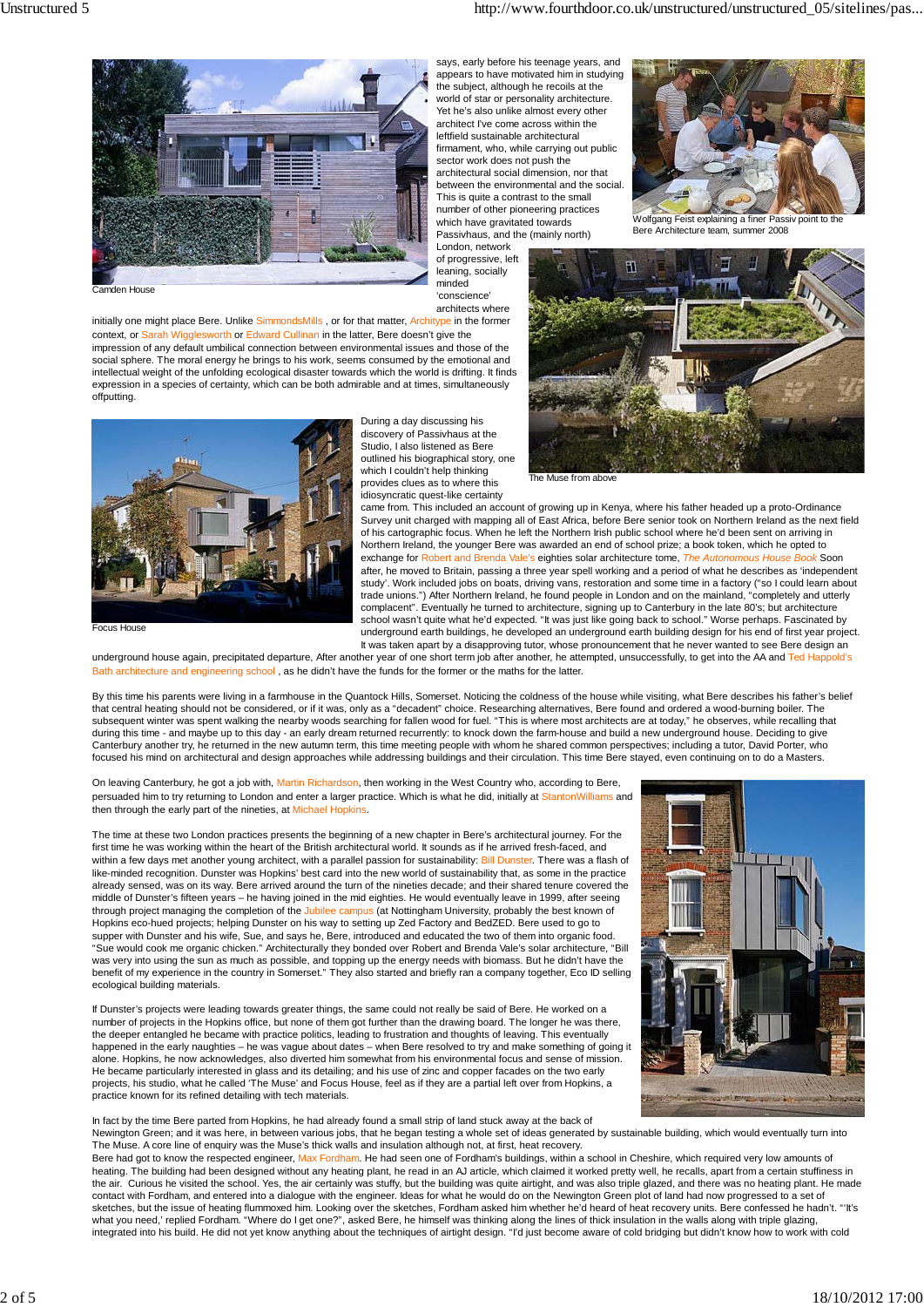

bridging – no-one told us," and was about to use a cavity wall, with perinsol, a foam-glass, dense structural insulation. A fabric first approach was emerging before his eyes. PV, he had become convinced, didn't contribute efficiently to lowering a building's energy footprint; and in order to save energy most effectively, he needed to concentrate on the fabric. A first step was planning out the site, beginning with brickworks 5 cm's thick. He was happy to be back involved in what he had believed in, in an earlier pre-Hopkins life. "It was an exercise, by myself, in what I thought I ought to be doing." One by one, he eliminated parts of the design, which demanded too much energy, or conflicted with the rigorous energy levels he was committed to ensuring the building would reach. A degree of solar thermal was integrated while the boundary, he points out, is a wall half a metre thick. "It was thought a bit odd." He could try out the kinds of experiments, however, which were not possible if he were being paid for the design by someone else.

The Muse stands off behind Newington Green, as if dropped compactly into the build space. There is an unfinished, ongoing experiment quality to the building, first encountered on entering and head up the scaffold system staircase to the first floor, adding to a certain charm. The main first floor, today serving as the studio space, opens onto a spacious and delightful open roof garden. Since becoming a visual motif through which the building has become well known, this external space has received a string of 'landscape architecture' type awards, and often been used to illustrate roof gardens in popular magazine stories.

In profile

Work on the Muse continued at a stop-start pace over the next couple of years, and

Bere began working with today's practice co-director, Dan Gibbons, in 2001, taking on commercial work; interior design for various lawyers chambers seems to have been a staple. Around 2004/5 in the Muse's slipstream another domestic project also began: Focus House. "Focus House came out of this kind of design thinking, although the windows are only double glazed. "I couldn't persuade the client to go with triple, it was too expensive." The contrast between Focus House – what Bere Architects' website now describes as, 'Towards Passivhaus' - shows how different Bere's early steps were to other of the Passivhaus pioneers; whether SimmondsMills, John Williamson, Architype, or in Scotland, Gokay Deveci. This is a house in the Modernist tradition, exuding design, thereby avoiding what Bere perceives as the pit-fall of being too identified with mainstream perceptions of eco-design: tree huggers, or even worse, hippies. Indeed, both Focus<br>House and the Muse are a long way from Bere's schoolboy starting point, the Vales autonomous house – today describes its conservatory as 'unsightly'; while also distanced from Dunster's adapted solar sustainability philosophy, by now becoming known through BedZED. Bere, it seems, has at no point been interested in adapting or exploring a systems approach to sustainable building, BedZED's starting point. Rather than eco-districts, autonomous, single dwellings are his unit of concern. Not only this, but during the afternoon's conversation Bere underlines his faith in an 'aspirational,' strategy, persuading mainstream individuals towards sustainability through appealing architectural design,<br>ones which do not suggest, "anything second class or compromised in its ecological design." It was he postulated a character truth about the traditional eco-architectural domain. "Ecological architecture is generally done by people who are less interested in design. If it's going to become mainstream, it needs to do so among design-aware architects." Focus House emerged from this design approach: a low energy house designed for someone with some financial wherewithal. If most of the AECB connected Passivhaus pioneer architects could be understood as heirs to the spirit of Walter Segal's low tech, social, approach, Bere's design sensibility can at least in part be traced to his Hopkins background; the concern for detailing, the design values, and also a key influence on the source of Bere's subsequent architectural path since leaving the influential British hi tech practice. In time, one consequence of both the Muse and Focus House were to be clients with large bank accounts wanting expensive eco-conscious homes. Given Bere had<br>worked at Hopkins, architect of choice to the great and the good, he was himself seemingly socially well-connect had through these early years, tended to work with the well off and wealthy; the aspirational route to spreading the word about eco-design making sense at least as partially intentional in approach. What seems less planned, was what happened next, when Bere's assistant, Schaffrin, threw a sizable spanner in the works by unassumingly highlighting the similarity of some of the detailing to Passivhaus.



The Muse's roof garden loving the sur



Camden House a) under construction and b) project visit (picture 2 – Oliver Lowenstein)

Describing the two early projects as 'Towards Passivhaus,' suggests Bere and his growing team were already independently inching towards Passiv principles, prior to becoming aware of Passivhaus. If this is the case, they were, at the time, also heading down the cross-laminated timber route, Focus House being an experiment in CLT massive wood, "We thought it was the way forward," says Bere today. But six months after visiting the Kaufmann studio in Vorarlberg, Bere received a phone call from the office, asking if he knew anyone who would take Kaufmann's nephew, Matthias, recently graduated as architect as an unpaid intern. Bere offered his own office, and Matthias subsequently arrived and began working in the practice in 2009. The funny thing, at least in the way Bere relates this, is that the office learnt so much from their intern during those months; possibly more than Matthias did from his sojourn in London - "Kaufmann's nephew taught

us a huge amount about timber framing. We'd been afraid to do the timber framing, and they gave us the confidence" Bere's worries had focused on decay and wet rot of timber. After this initial period of knowledge transfer from Kauffmann's Wolfurt village headquarters in Vorarlberg. Bere and his small band felt able to take on timber as a material to work with. "It's like cardboard models. You don't have to be terrible proficient."

The first post Passivhaus eureka moment of Bere Architects, is the confusingly named project, Camden House. Situated off the main road out of central London towards the beginning of the MI, bordering West Hampstead, Camden House is Bere Architects first certified Passivhaus project. The two-bedroom split-level house, sits on a concrete slab, with a prefabricated timber frame and European larch cladding. Two roofs, one flat, and the other with a low tilt, offer extra space, designed into the relatively small 1082 m2 dwelling, overshadowed as it is by larger homes. This meant considerable work with the PHPP programme, modelling the design. The building uses variants on the Passive themes of tech and materials, a MHVR unit, between 280 and 380 mm's of mineral wool and wood chip insulation for the roofs, floors, and walls, and triple glazed windows. It passed Passivhaus certification, after Peter Warm's Consultancy did final checks on



Camden House - exterior and interior

the 1st April 2010. Bere had to prepare over 50 spreadsheets and diagram as documentation, which was then sent off to the Passivhaus Institute in Darmstadt, Germany for checking before being awarded certification.

Although the newfound timber knowledge by the young Matthias Kaufmann, introduced to the practice, fed into Camden House, it really came into its own on their Welsh Passivhaus project. This was the result of a successful entry into a competition to design two experimental, affordable houses as part of Future Works, a big South Wales building programme, on the grounds of an old closed steelworks factory at the edge of ex-coal mining town, Ebbw Vale. The large Future Works project, was launched by BRE Wales in partnership with Wood Knowledge Wales , and the Design Research Unit, Wales (- the latter has since also built its own completed project, Ty Unnos , on the site.) The brief called for two and three room social housing, which were each to be experimental Passivhaus level buildings, each providing the research backdrop and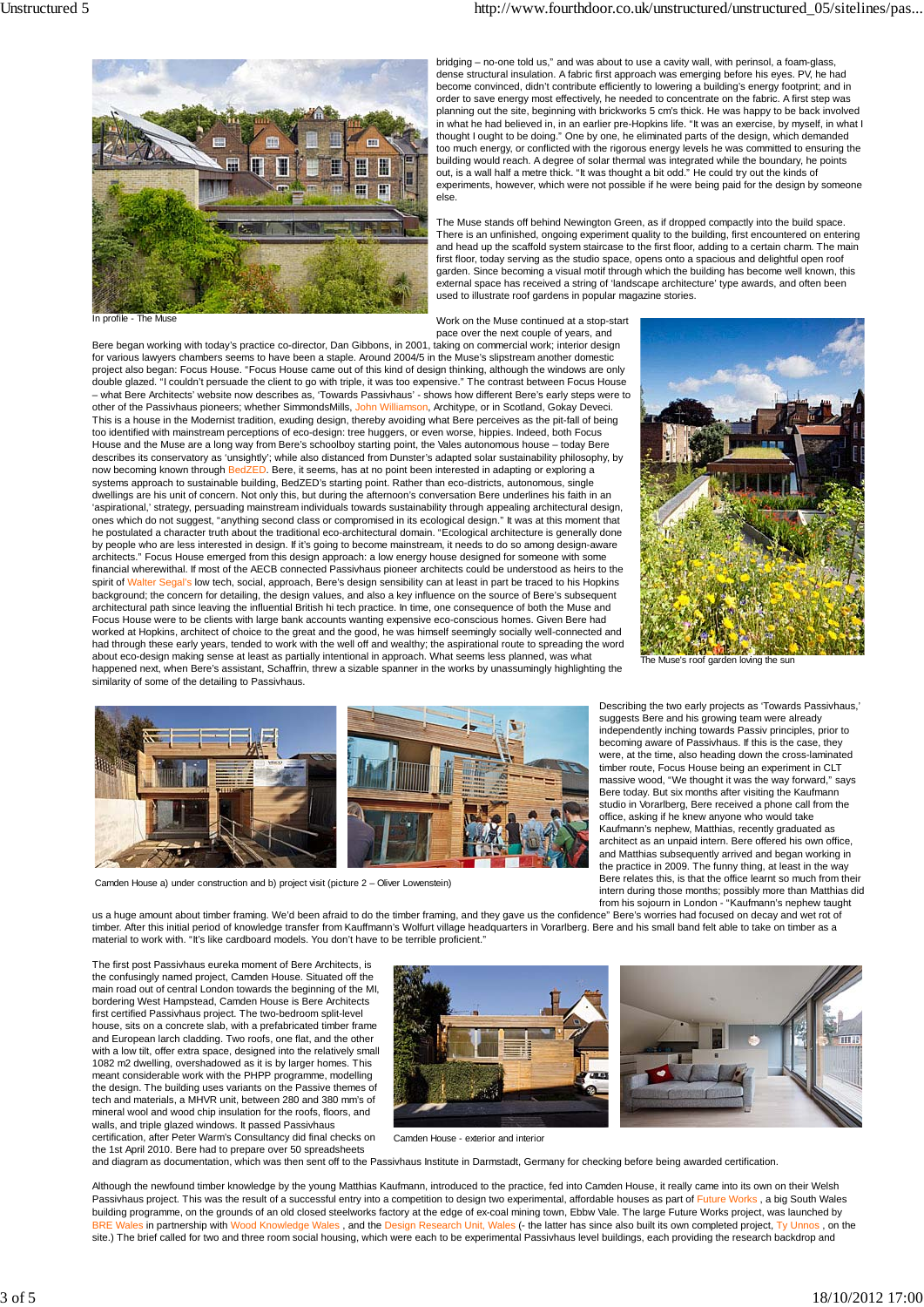

With buildings successfully certified by the Passivhaus Institute in the second half of 2010, which appeared to be putting the future into Future Works buildings initiative, for a while Bere began to talk of South Wales as the Vorarlberg of Britain. There was a small network of local companies just beginning to emerge, and political support; as well as significant next steps in the FutureWorks masterplan, including the housing and a timber technology research centre. But as 2010 continued, particular after the new May elections, major funding problems emerged, and by early 2011 much of the committed funding appeared to have been all but swallowed up by cuts. The whole project seemed almost dead, and the future of both the Passivhaus and timber research elements, were increasingly difficult to envision proceeding further.

As it is Bere's, comparison with Vorarlberg ignores how the Austrian eco-scene developed out of a small though significant group – including non-architects - being passionately committed to sustainability, but for a long period at odds with Vorarlberg's mainstream culture. There was neither architectural, nor state funding





of Bere's crop of Passivhaus projects, is arguably the most remarkable. Mayville Community Centre . A five minute walk from Bere architects Muse studio on the eastern side of Newington Green, the centre, originally built in 1890,<br>was in a dilapidated state when Bere were invited to see what could be done with the building. A previous had recommended it be demolished, proposing a new start. The Mildmay Community Partnership, a community group running the centre, listened to Bere's argument that the building could be saved, however; and through a radical overhaul that included implementing Passivhaus principles, could be refurbished: both drawing down the energy bill to next to nothing, and providing an exemplar for sustainability in the immediate neighbourhood, one of the poorest parts of London. This was back in 2007, and the Mildmay Community Partnership were themselves struggling to keep afloat. Working together, architect and community group, were doggedly tenacious in their<br>fund-raising efforts, at one point resorting to hand-bagging a possible rich donor outside an art-gallery opening Kings Cross. Although this attempt at support proved unsuccessful, getting other funding for the £2.2 million refurbishment was achieved, including nearly £220 000 from Islington Council for a range of technical kit; 126 m sq of Photovoltaics, solar thermal collectors, and a heat pump. Again the core refurbishment strategy was the intensive thick mineral insulation, hi-tech triple glazed windows, a zinc roof façade. The extra large windows were complemented by 4 by 2 metre roof lights, helping to make the interior feel light and spacious.





Mayville Community Centre before the rebuild and Early computer visualisation of Bere Architects Mayville Community Centre

between building types: exclusive up-market house as eco-plaything, social housing exploring fuel poverty mitigation, and a community based retrofit - may influence the path Bere Architects travel along next. That the practice is working out of London will likely also influence the way in which their work feeds into the next stage of Passivhaus. Connections with the AECB wing of UK Passivhaus could well diminish, given the contrast in values, which range from aesthetics to work tempo, between the two. Bere himself, seems concerned at how the practice may be swallowed up in the Passivrush, although looking in from outside, this seems unlikely, given how well established the practice has worked at becoming. Still, how Bere Architects will develop depends on a mixture of what projects come their way, and the choices the practice itself decide to pursue. So far, the emphasis has been urban, although whether weighted towards wealth or contributing to a social agenda, will be interesting to see. If the Ebbw Vale FutureWorks amplified the different stresses of a more deeply rooted local building culture in CAT influenced West Wales, to that developed through top-down regeneration funding largesse, the West Wales receptivity to Passivhaus also underlines just how enthusiastically some among the wider alternative culture have taken up this essentially

prospective template for a larger Passivhaus housing development on the old steelwork site. This included some 750 units, as a core part of 'Future Works' showcase environmental development, as well as a passive low-tech research centre.

The two pilot houses, titled Larch and Lime House respectively, were designed specifically to very low affordable housing budgets, and with the wetter, higher ground and the South Wales climate in mind. Bere Architects, working with BRE Wales, began developing the brief, with a specific local industries agenda. This included a group of Welsh joinery companies, working together under the name, Custom Precision Joinery , who developed and began producing the first UK standardised Passivhaus window. The timberframe was also developed in collaboration with a local framer, Holbrook Timberframe who, although initially somewhat cautious about the approach, apparently embraced it whole-heartedly, much to Bere's delight. The three bedroom Larch House passed the Sustainable Housing code's level 6, and with its photo-voltaics also recouped what at the time was over a £1000 income in energy sold to the grid on top of free lighting and heating, an important factor, Bere and others believed, in helping to combat fuel poverty. Lime House, the smaller two bed-roomed residential house, so named because of its lime rendered facades, was also certified, even though it only reached BREEAM level three rating.





Future Works Lime and Larch Houses

support. Vorarlberg's eco-architecture community only developed after several years of concerted action – much of the eighties - doing so outside and despite the mainstream. By contrast FutureWorks is a regeneration project, with funding pouring in from above, in a top down process, including, it has to be noted, a London architect semi-parachuted into the local landscape. The attempt to root this culture into the South Wales building sector, has been at the level of topsoil, and without careful tending will quickly die back. A deeper, more organic regional eco-building culture which feels more credibly comparable with Vorarlberg in certain regards, is that which has grown out of the Centre for Alternative Technology's (CAT) thirty plus years tenure in a quarry pit in West Wales. Although here too, there are many differences, including how, unlike Vorarlberg, the West Wales scene has not developed into such a focused, Protestant work ethic led building culture.





Mayville Community House

The whole building has been re-oriented south, with the immediate foreground to the lower ground floor hollowed out to receive light. A new timber roof has been added, upon which one of the two wild flower meadow roof gardens have been planted, as part of the re-creation of the centre as a sustainability teaching and learning instrument for the local estate community and others visiting. In front of the entrance, micro-allotment community gardens, fed by the centres rainwater harvesting, are in the process of beginning to grow. As Bere Architects are keen to point out at every opportunity, Mayville is the first non-domestic retrofit to be Passivhaus certified, delivering around 90% less energy bills, with its performance currently being monitored through a Technology Strategy Board grant. These three projects, all successfully certified and presently undergoing monitoring, have established Bere Architects at the forefront of the British, or at least English and Welsh Passivhaus network. The contrast